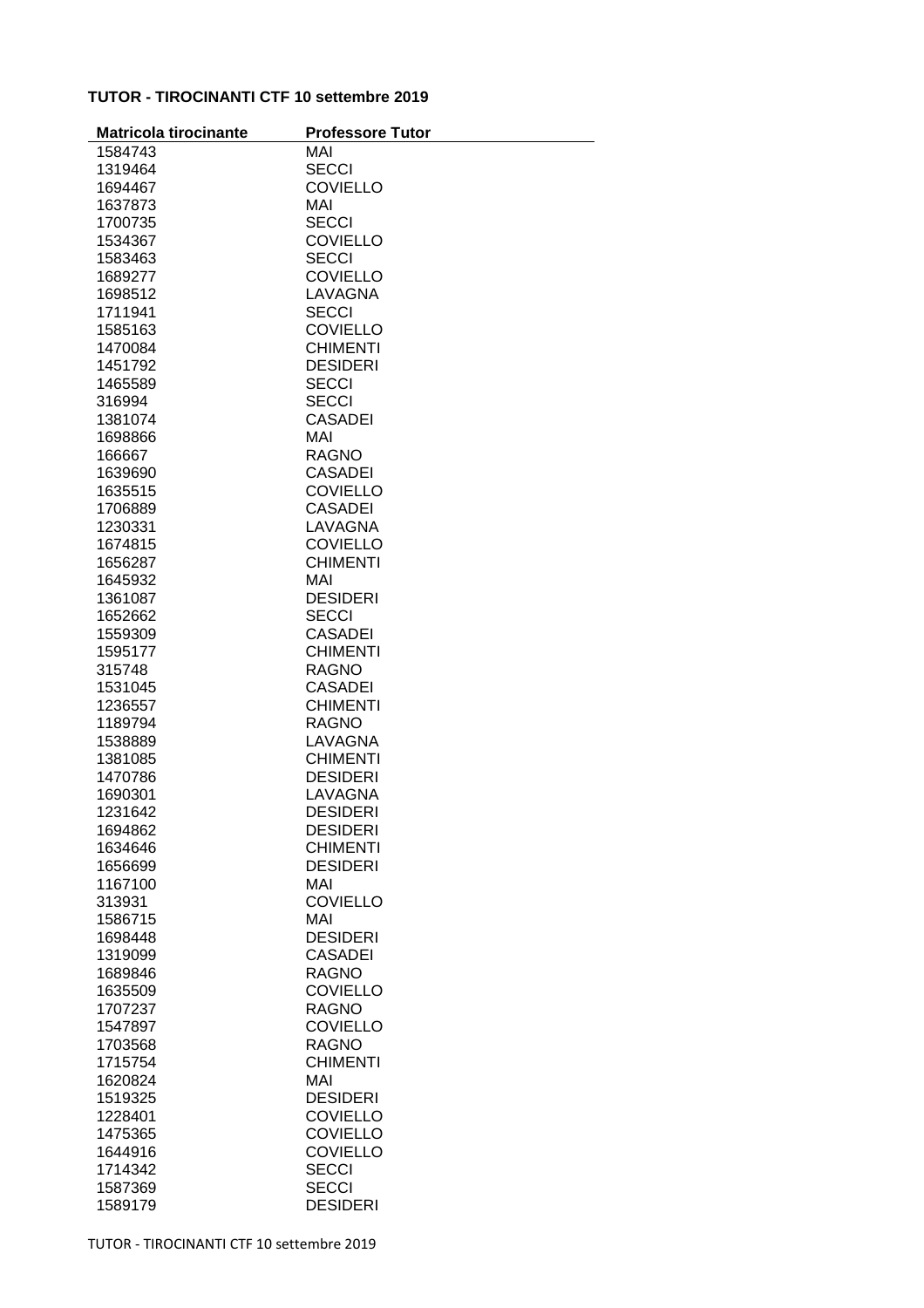| 1407096            | LAVAGNA                            |
|--------------------|------------------------------------|
| 1710899            | <b>COVIELLO</b>                    |
| 1712011            | <b>CHIMENTI</b>                    |
| 1688912            | LAVAGNA                            |
| 1537668            | MAI                                |
| 1700302            | MAI                                |
| 1702583            | <b>DESIDERI</b>                    |
| 1631455            | <b>COVIELLO</b>                    |
| 1194390            | LAVAGNA                            |
| 1235061            | CASADEI                            |
| 1524958            | <b>CASADEI</b>                     |
| 1690246            | <b>CHIMENTI</b>                    |
| 1650518            | <b>CHIMENTI</b>                    |
| 1632165            | <b>CHIMENTI</b>                    |
| 1693514            | <b>DESIDERI</b>                    |
| 1711961            | LAVAGNA                            |
| 1641747            | RAGNO                              |
| 1466711            | <b>COVIELLO</b>                    |
| 1474413            | <b>COVIELLO</b>                    |
| 1691758            | <b>COVIELLO</b>                    |
| 1396016            | <b>SECCI</b>                       |
| 1452849            | <b>COVIELLO</b>                    |
| 1699241            | MAI                                |
| 1584269            | <b>CASADEI</b>                     |
| 1645645            | <b>DESIDERI</b>                    |
| 1232696            | LAVAGNA                            |
| 1042759            | <b>DESIDERI</b>                    |
| 1199847            | MAI                                |
| 1620193            | <b>DESIDERI</b>                    |
| 1651422            | SECCI                              |
| 1648023            | <b>CHIMENTI</b>                    |
| 318371             | LAVAGNA                            |
| 1656108            | <b>CHIMENTI</b>                    |
| 1656546            | LAVAGNA                            |
| 1255870            | RAGNO                              |
| 1650303            | LAVAGNA                            |
| 1548900            | <b>CHIMENTI</b>                    |
| 1388900            | MAI                                |
| 1679357            | <b>SECCI</b>                       |
| 1587132            | <b>COVIELLO</b>                    |
| 1194464            | SECCI                              |
| 1236329            | <b>DESIDERI</b>                    |
| 1092841<br>1614048 | <b>DESIDERI</b><br><b>DESIDERI</b> |
| 1719208            | <b>CASADEI</b>                     |
| 316510             | <b>RAGNO</b>                       |
| 1611167            | <b>RAGNO</b>                       |
| 1705612            | <b>CHIMENTI</b>                    |
| 1700653            | <b>CHIMENTI</b>                    |
| 1085915            | LAVAGNA                            |
| 1705637            | <b>COVIELLO</b>                    |
| 1705554            | LAVAGNA                            |
| 1692213            | LAVAGNA                            |
| 1620112            | <b>CHIMENTI</b>                    |
| 1712741            | <b>RAGNO</b>                       |
| 1699328            | <b>CHIMENTI</b>                    |
| 1230441            | <b>RAGNO</b>                       |
| 1637553            | <b>RAGNO</b>                       |
| 1655937            | <b>CASADEI</b>                     |
| 1610646            | <b>COVIELLO</b>                    |
| 1700965            | <b>SECCI</b>                       |
| 1470502            | <b>SECCI</b>                       |
| 1453983            | <b>RAGNO</b>                       |
|                    |                                    |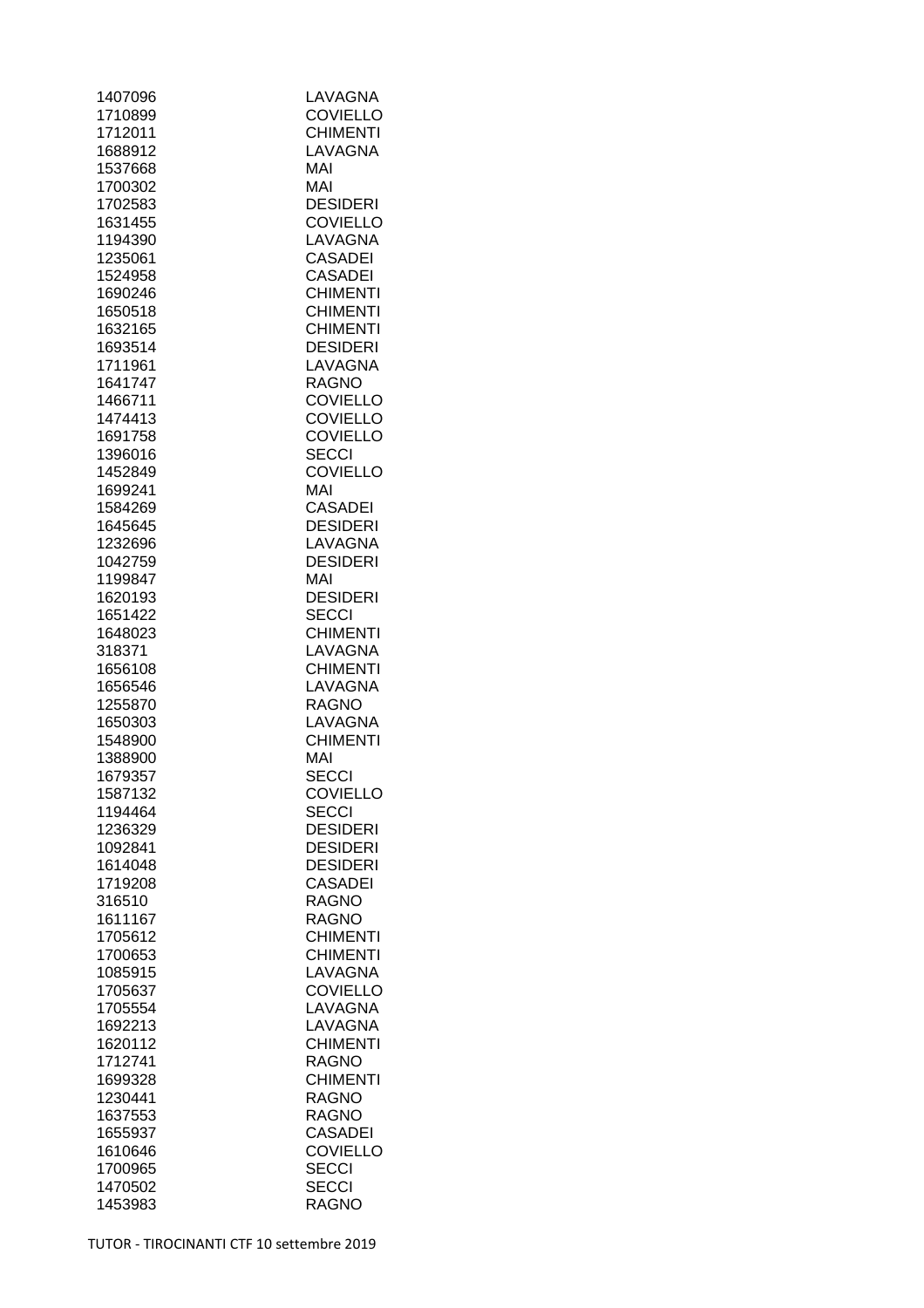| 1662172            | <b>SECCI</b>          |
|--------------------|-----------------------|
| 1463384            | <b>DESIDERI</b>       |
| 1703319            | SECCI                 |
| 1635347            | <b>DESIDERI</b>       |
| 1652885            | <b>CASADEI</b>        |
| 1635007            | <b>DESIDERI</b>       |
| 1584591            | <b>COVIELLO</b>       |
| 1697070            | <b>RAGNO</b>          |
| 1582856            | <b>CASADEI</b>        |
| 1249507            | <b>CHIMENTI</b>       |
| 1191253            | <b>RAGNO</b>          |
| 1697012            | MAI                   |
| 1634554            | <b>CHIMENTI</b>       |
| 1704387            | <b>COVIELLO</b>       |
| 1716608            | LAVAGNA               |
| 1707285            | MAI                   |
| 1467655            | <b>CASADEI</b>        |
|                    | <b>CASADEI</b>        |
| 1712573            |                       |
| 1641175            | <b>COVIELLO</b>       |
| 1642156            | LAVAGNA               |
| 1239318            | <b>SECCI</b>          |
| 1719686            | <b>RAGNO</b>          |
| 1692825            | <b>DESIDERI</b>       |
| 1699809            | MAI                   |
| 1705027            | <b>SECCI</b>          |
| 1702380            | LAVAGNA               |
| 1582445            | <b>SECCI</b>          |
| 1706298            | <b>CHIMENTI</b>       |
| 1630131            | <b>CHIMENTI</b>       |
| 1583236            | <b>SECCI</b>          |
| 1650877            | LAVAGNA               |
| 1210711            | <b>CASADEI</b>        |
| 1705266            | <b>COVIELLO</b>       |
| 1705393            | <b>DESIDERI</b>       |
| 1700212            | MAI                   |
| 1009980            | <b>SECCI</b>          |
| 1700616            | LAVAGNA               |
| 1679059            | <b>COVIELLO</b>       |
| 1675915            | <b>CASADEI</b>        |
| 1694381            | RAGNO                 |
| 1272749            | MAI                   |
| 1655085            | LAVAGNA               |
| 1719549            | <b>CHIMENTI</b>       |
| 1337212            | <b>RAGNO</b>          |
| 1636351            | <b>DESIDERI</b>       |
| 1423591            | MAI                   |
| 1654552            | <b>RAGNO</b>          |
| 1706831            | <b>DESIDERI</b>       |
|                    |                       |
| 1198796<br>1692491 | <b>CASADEI</b><br>MAI |
| 1167796            | <b>RAGNO</b>          |
|                    |                       |
| 1697325            | <b>CASADEI</b>        |
| 1534517            | CASADEI               |
| 1191726            | LAVAGNA               |
| 1679143            | MAI                   |
| 1621660            | LAVAGNA               |
| 1652966            | <b>CASADEI</b>        |
| 1700565            | <b>CASADEI</b>        |
| 1693625            | <b>SECCI</b>          |
| 1636860            | <b>SECCI</b>          |
| 1636295            | RAGNO                 |
| 1195913            | RAGNO                 |
| 1637381            | <b>SECCI</b>          |